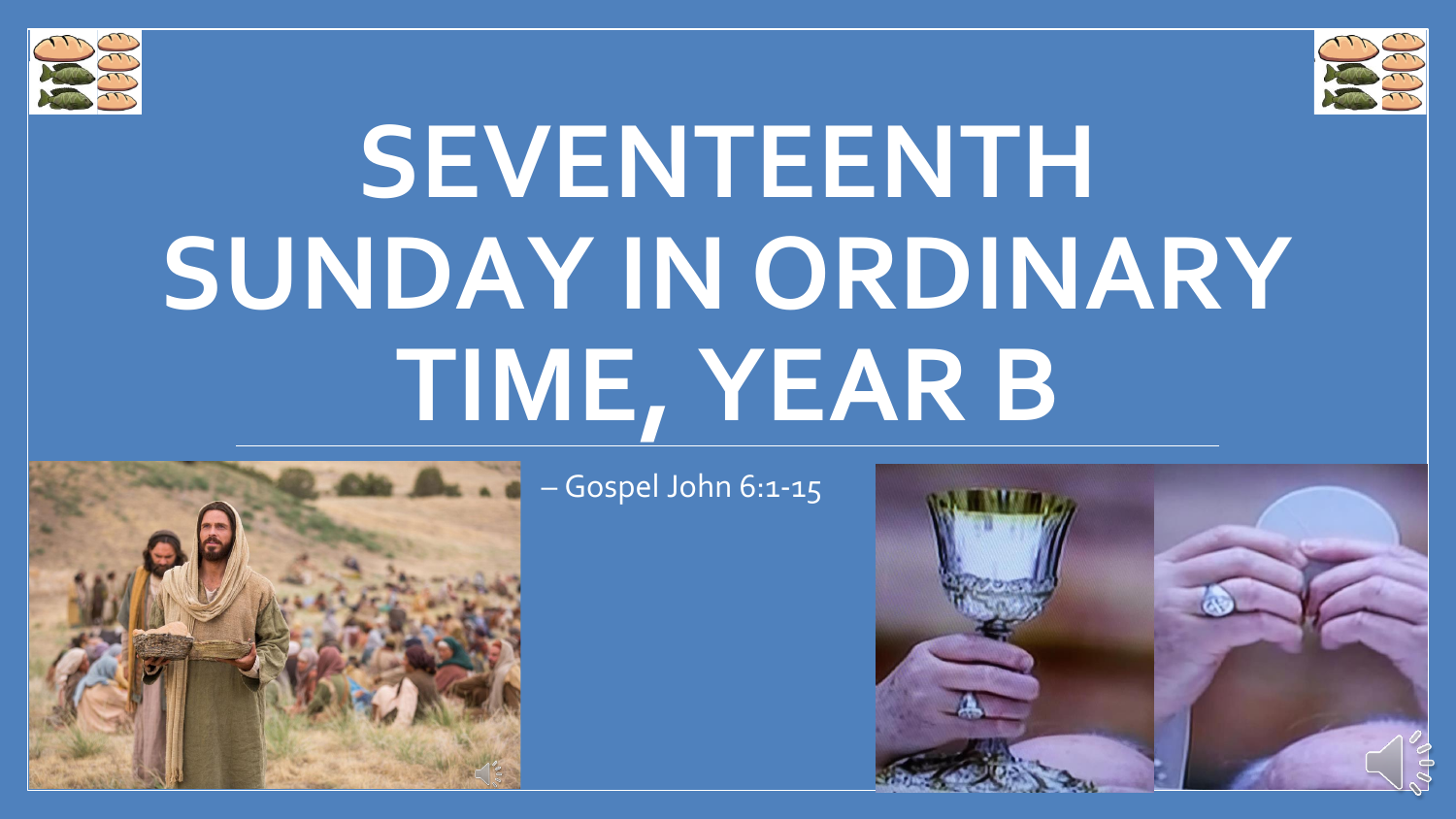**Àbòŋnǝ̀Yesu Kristò ma Dzonə̀Ŋwà'anǝ̀ â ŋwa'arǝ, 6:1-15 All: Mәkwu'utәnә̀dzwi a mbwo wwò, o Nfò wìi.**

#### **A fǝ̀'ǝ wu wwa,**

1 Yesù a tuŋǝ ndzenǝ̀ nkyì fǝngwaŋǝ wu ma ǝ dzwi fǝfǝ Galili.

2 Nǝnǝ bǝ̀ zoŋǝ̀ nǝ̀ zhǝ wu mbǝ'ǝma bwo zǝ mǝ̀nyù mâ nghwe mu ma â kǝ fa'a nnu ngaŋǝ ghonǝ.

3 Yesù a ko'o nghǝ atyǝ shà mba nnunǝ wu bwo bǝ̀ ngaŋǝ-ndzǝmǝ jwi.

4 Njwe nghwe Paska bǝ Dzusǝ̀ kǝ ti'i nku'u.

5 Ma Yesu kǝsǝ mmi myi nzǝ ngǝ nǝnǝ bǝ̀ kǝ yìi a mbwo zhǝ la, a biŋsǝ̀ Filibǝ̀ ngǝ, "Boŋǝ binǝ̀ zu mǝjyǝ li fǝ mǝ ku'u ndzǝ wwa wu?"

6 Yesù â swiŋǝ li a tsuŋǝ mǝ kwà'àrǝnǝ̀ Filibǝ̀ mbǝ'ǝma zhǝ nǝ atyǝmmbǝŋǝ zhi zhi anyù zu ma zha ba fa'a.

7 Filibǝ̀ kwe a mbwo zhǝ ngǝ, "Boŋǝ nkabǝ̀ two ngaŋǝ fà'à nǝ njwe nkɛrǝ̀ bya kàkǝ ku'u mǝ ngǝ boŋǝ ŋu nǝ wwa bî ndzwi tsuŋǝ nǝ̀ mǝnyentǝ̀ mǝjyǝ." 8 Ŋù-dzə̀mə̀ yi wi mò'o ma əlwenə̀ yi bə Andreyà ndəmə Shununə̀ Bità a swiŋə nǝ̀ zhǝ ngǝ,

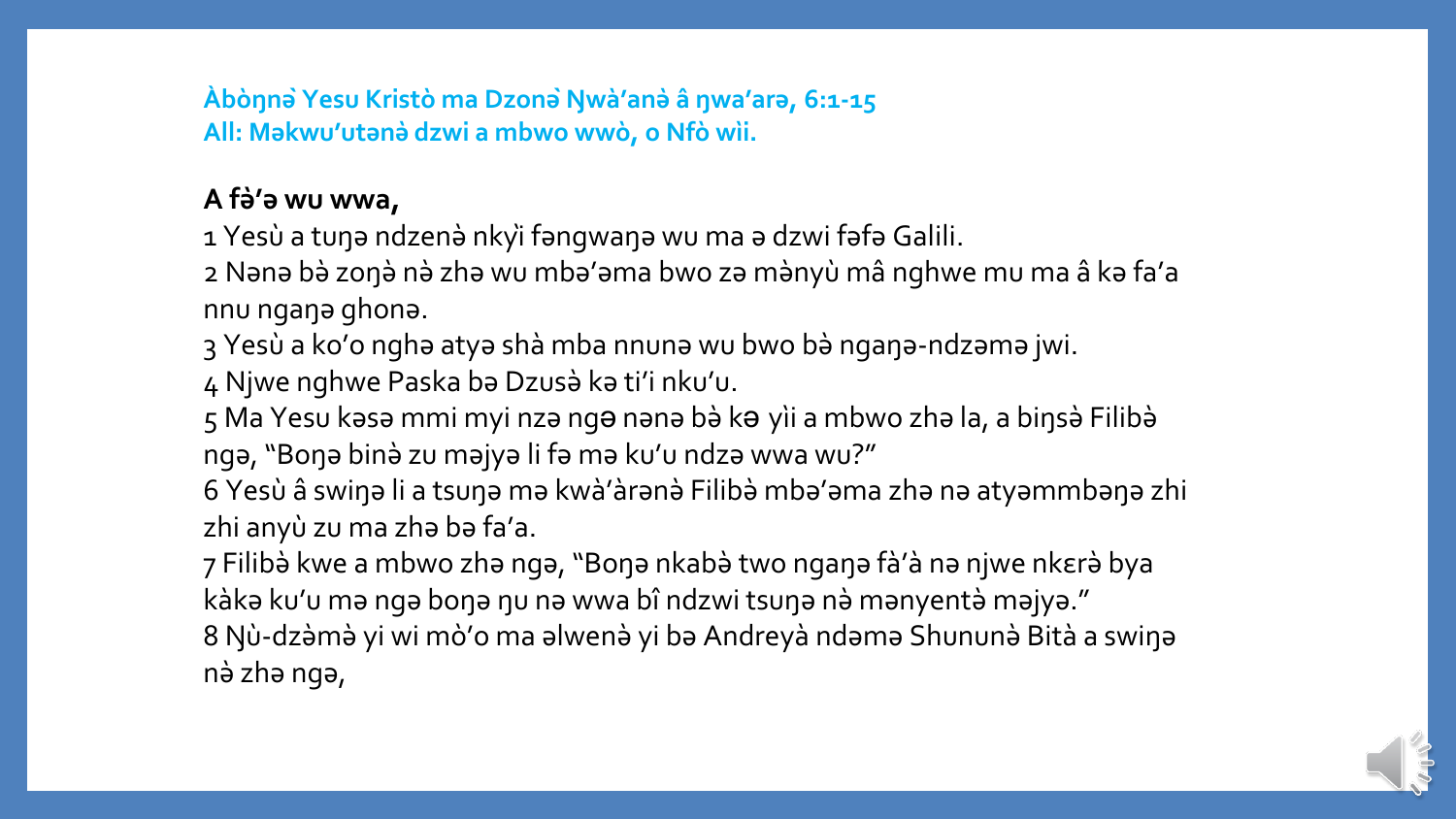9 "Moo tsǝ̀ dzwi fî ma à dzwi nǝ ǝbanǝ̀ tonǝ dzwi tanǝ nǝ mǝ̀bye mǝmbya la boŋǝ ǝ ghǝrǝ li ǝbòŋǝ kǝ mbwo nǝnǝ bǝ̀?"

10 Yesù swiŋə ngə̀, "A bù ghərə bwo nunə." Ngwenə̀ kə nlanə dzwi adi'i wu. Bə̀ bu ti'i nnunǝ nshye. Bwo bǝ ma nchù'ù tanǝ̀ ma boŋǝ bǝ seŋǝ.

11 Yesù lo ǝbanǝ zu, ntaŋǝ ndzùɲǝ, nti'i ngha a mbwo bè bu ma bwo nunǝ la, nkǝ fya nabye zha mbwo bwo mbà zu ma bwo swà'a.

12 Ma bwo jye nzurǝ la, Yesù swiŋǝ nӛ ngaŋǝ-ndzӛmǝ jwi ngǝ, "A bù kuŋsǝ nkhwù'u dzwu ma ǝ bri bǝ kǝ dzwa daŋǝ nǝ mὲ' ε."

13 Bwo ti'i mbentǝ nkhwù'ù dzwu ma ǝ̂ fuu nǝ ǝbanǝ zha ma ǝ chya wwa mǝjyenǝ̀ ǝ luu nkhye nchǝ-bya.

14 Ma bè bu zê təko'o afa'a wu ma Yesù fa'a la bwo swiŋə ngə ."Li tèsə mbə Bropheta wu ma à dzwi ma yìi nà mamà nshye la."

15 Ma Yesù zhi ngǝ bwo swà'a yìi ko yi ǝzo'o nǝ nfò wwa la, a bu nfu ghǝ yi atyǝ sha mba zhǝ zhǝ.

**Abòŋnǝ̀Yesu Kristò. All: Nghu'usǝ̀dzwì a mbwo wwo Nfò Yesu Kristò.**

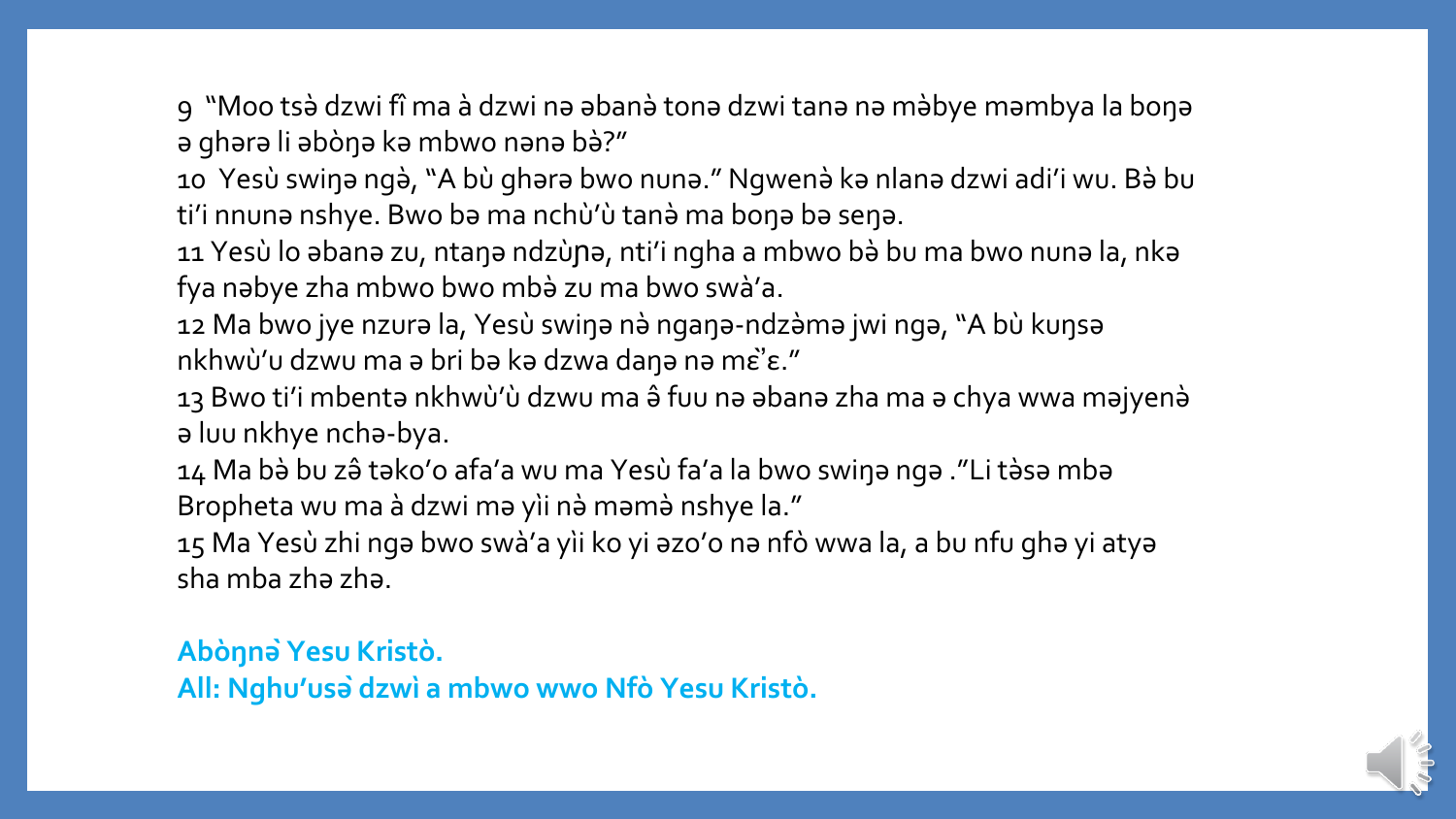#### **Gospel - John 6:1-15**

1 Jesus went across the Sea of Galilee.

2 A large crowd followed him, because they saw the signs he was performing on the sick.

3 Jesus went up on the mountain, and there he sat down with his disciples.

4 The Jewish feast of Passover was near.

5 When Jesus raised his eyes and saw that a large crowd was coming to him, he said to Philip, "Where can we buy enough food for them to eat?"

6 He said this to test him, because he himself knew what he was going to do.

7 Philip answered him, "Two hundred days' wages worth of food would not be enough for each of them to have a little."

8 One of his disciples, Andrew, the brother of Simon Peter, said to him,

9 "There is a boy here who has five barley loaves and two fish; but what good are these for so many?"

10 Jesus said, "Have the people recline." Now there was a great deal of grass in that place. So the men reclined, about five thousand in number.

11 Then Jesus took the loaves, gave thanks, and distributed them to those who were reclining, and also as much of the fish as they wanted.

12 When they had had their fill, he said to his disciples, "Gather the fragments left over, so that nothing will be wasted." 13 So they collected them, and filled twelve wicker baskets with fragments from the five barley loaves that had been more than they could eat

14 When the people saw the sign he had done, they said, "This is truly the Prophet, the one who is to come into the world."

15 Since Jesus knew that they were going to come and carry him off to make him king, he withdrew again to the mountain alone.